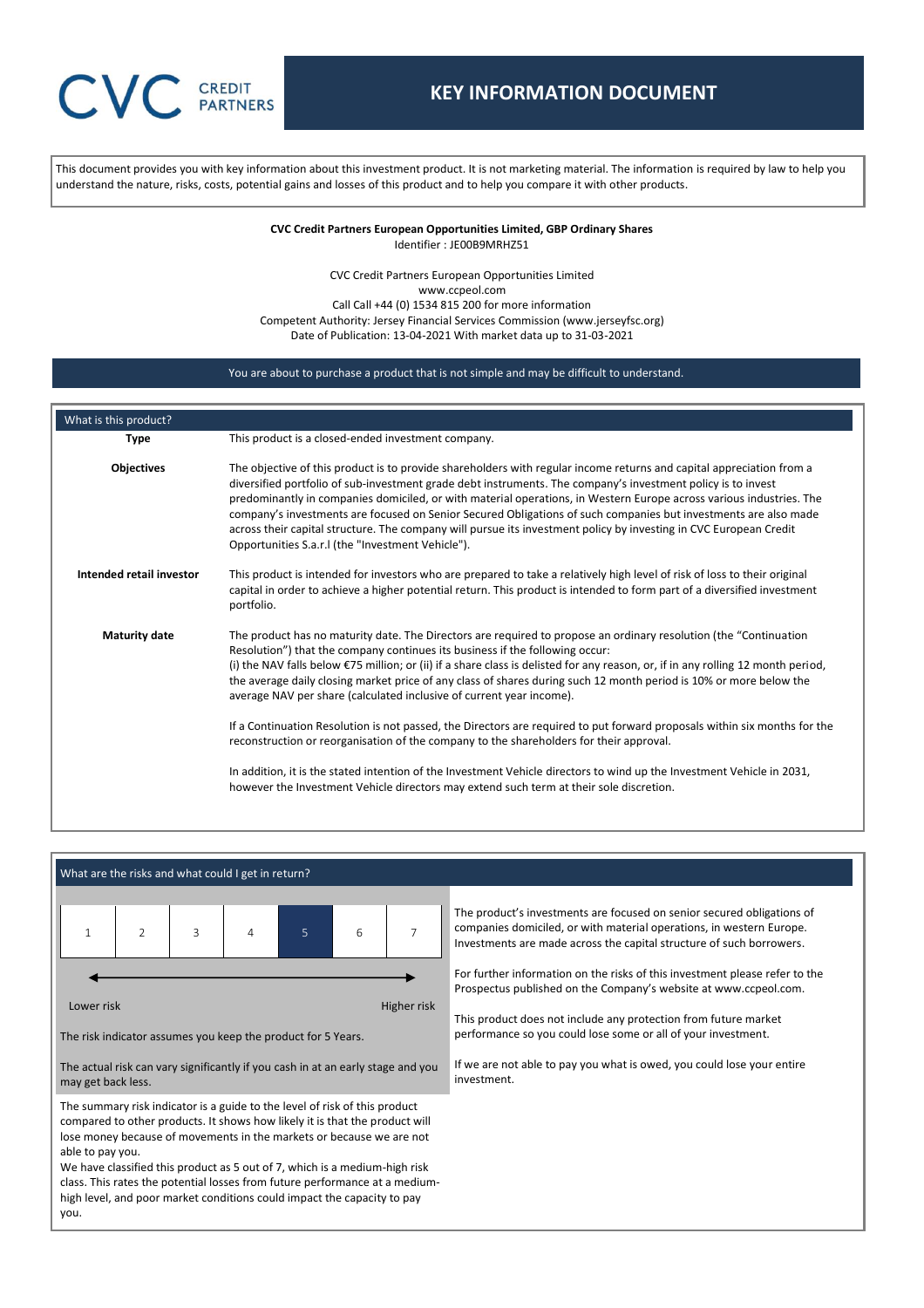| Investment GBP 10,000  |                                     |           |           |             |
|------------------------|-------------------------------------|-----------|-----------|-------------|
| Scenarios              | 1 Year                              | 3 Years   | 5 Years   |             |
| <b>Stress scenario</b> | What you might get back after costs | 56.17     | 3 400.3   | 2 3 4 6.4   |
|                        | Average return each year            | $-99.44%$ | $-30.20%$ | $-25.17%$   |
| Unfavourable scenario  | What you might get back after costs | 7 240.0   | 5832.7    | 5 0 9 7 . 5 |
|                        | Average return each year            | $-27.60%$ | $-16.45%$ | $-12.61%$   |
| Moderate scenario      | What you might get back after costs | 10 238.9  | 10 669.9  | 11 118.1    |
|                        | Average return each year            | 2.39%     | 2.18%     | 2.14%       |
| Favourable scenario    | What you might get back after costs | 14 3 38.2 | 19 327.4  | 24 012.1    |
|                        | Average return each year            | 43.38%    | 24.56%    | 19.15%      |

This table shows the money you could get back over the next 5 Years, under different scenarios, assuming that you invest GBP 10,000.

The scenarios shown illustrate how your investment could perform. You can compare them with the scenarios of other products.

The scenarios presented are an estimate of future performance based on evidence from the past on how the value of this investment varies, and are not an exact indicator. What you get will vary depending on how the market performs and how long you keep the investment/product.

The stress scenario shows what you might get back in extreme market circumstances, and it does not take into account the situation where we are not able to pay you.

The figures shown include all the costs of the product itself, but may not include all the costs that you pay to your advisor or distributor. The figures do not take into account your personal tax situation, which may also affect how much you get back.

#### What happens if CVC Credit Partners European Opportunities Limited is unable to pay out?

The company's shares are listed on the Premium segment of the London Stock Exchange's main market. Should the company be liquidated, the amount you receive for your holding will be based on the value of assets available for distribution after all other liabilities have been paid. Shareholders in this company do not have the right to make a claim to the Financial Services Compensation Scheme or any other compensation scheme in the event that the company is unable to pay out.

#### What are the costs?

The Reduction in Yield (RIY) shows what impact the total costs you pay will have on the investment return you might get. The total costs take into account one-off, ongoing and incidental costs.

The amounts shown here are the cumulative costs of the product itself, for three different holding periods. They include potential early exit penalties. The figures assume you invest GBP 10,000. The figures are estimates and may change in the future.

#### **Costs over time**

The person selling you or advising you about this product may charge you other costs. If so, this person will provide you with information about these costs, and show you the impact that all costs will have on your investment over time.

The following costs are not included in the entry and exit fee calculation: broker commission, entry and exit charges paid to your fund manager, platform fees, mark ups, stamp duty, transaction tax and foreign exchange costs.